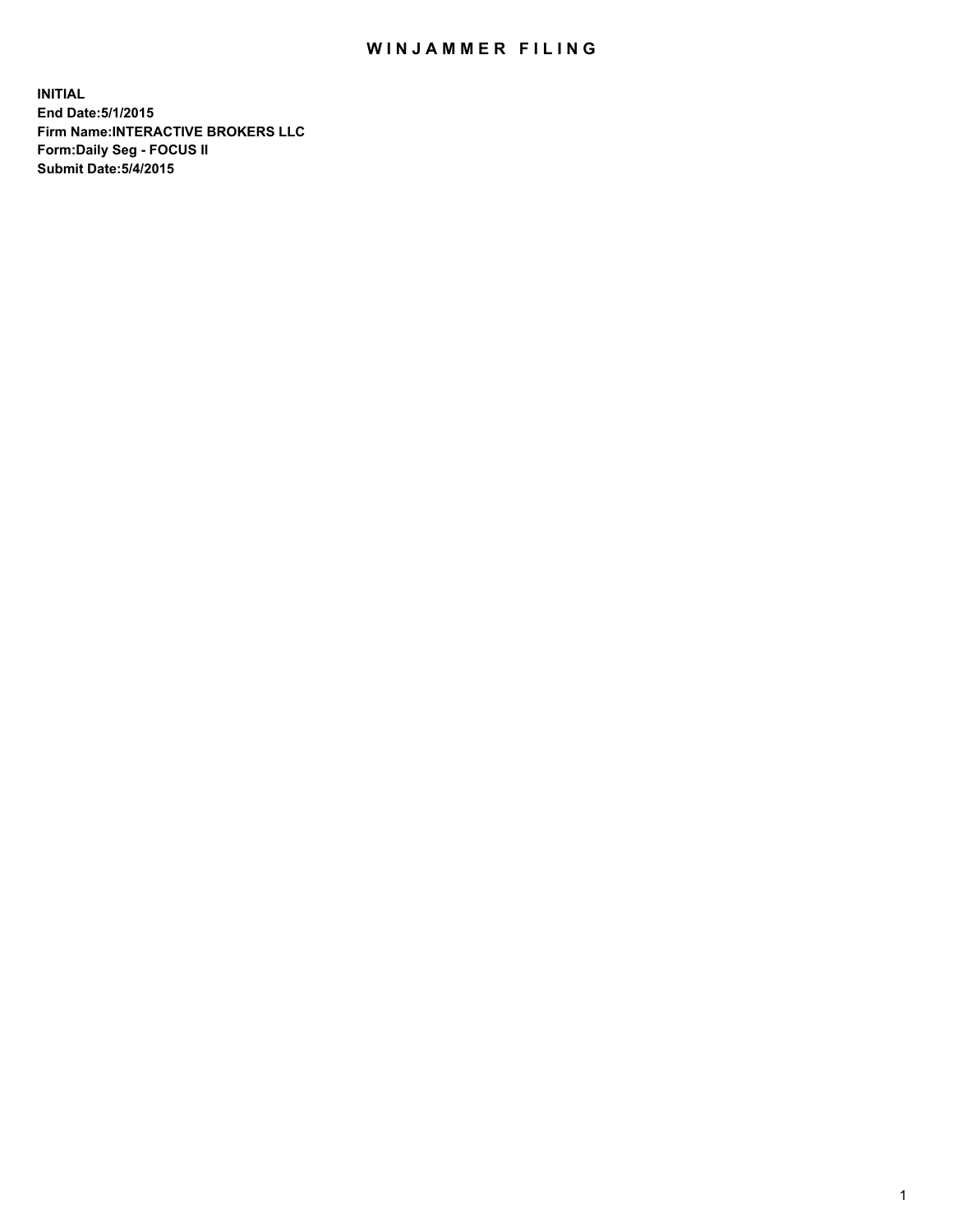## **INITIAL End Date:5/1/2015 Firm Name:INTERACTIVE BROKERS LLC Form:Daily Seg - FOCUS II Submit Date:5/4/2015 Daily Segregation - Cover Page**

| <b>Contact Phone Number</b><br>203-422-8926<br><b>Contact Email Address</b><br>mellman@interactivebrokers.co<br>$\underline{\mathbf{m}}$<br>FCM's Customer Segregated Funds Residual Interest Target (choose one):<br>a. Minimum dollar amount: ; or<br>$\overline{\mathbf{0}}$<br>b. Minimum percentage of customer segregated funds required:% ; or<br>0<br>c. Dollar amount range between: and; or<br>155,000,000 245,000,000<br>d. Percentage range of customer segregated funds required between:% and%.<br>00<br>FCM's Customer Secured Amount Funds Residual Interest Target (choose one):<br>a. Minimum dollar amount: ; or<br>$\overline{\mathbf{0}}$<br>b. Minimum percentage of customer secured funds required:% ; or<br>0<br>c. Dollar amount range between: and; or<br>80,000,000 120,000,000<br>d. Percentage range of customer secured funds required between:% and%.<br>00<br>FCM's Cleared Swaps Customer Collateral Residual Interest Target (choose one):<br>a. Minimum dollar amount: ; or<br>$\overline{\mathbf{0}}$<br>$\overline{\mathbf{0}}$<br>b. Minimum percentage of cleared swaps customer collateral required:% ; or<br>c. Dollar amount range between: and; or<br>0 <sub>0</sub><br>d. Percentage range of cleared swaps customer collateral required between:% and%.<br>0 <sub>0</sub><br>Current ANC:on<br>2,581,332,979 01-MAY-2015<br><b>Broker Dealer Minimum</b><br>296,078,061<br>Debit/Deficit - CustomersCurrent AmountGross Amount<br>Domestic Debit/Deficit<br>2,542,249<br>Foreign Debit/Deficit<br>6,425,0550<br>Debit/Deficit - Non CustomersCurrent AmountGross Amount<br>Domestic Debit/Deficit<br>0 <sub>0</sub><br>Foreign Debit/Deficit<br>0 <sub>0</sub><br>Proprietary Profit/Loss<br>Domestic Profit/Loss<br>$\overline{\mathbf{0}}$<br>Foreign Profit/Loss<br>$\underline{\mathbf{0}}$<br>Proprietary Open Trade Equity<br>Domestic OTE<br><u>0</u><br>Foreign OTE<br><u>0</u><br><b>SPAN</b><br><b>Customer SPAN Calculation</b><br>1,362,736,563<br>Non-Customer SPAN Calcualation<br>22,915,088<br>Proprietary Capital Charges<br><u>0</u><br>Minimum Dollar Amount Requirement<br>20,000,000 [7465]<br>Other NFA Dollar Amount Requirement<br>21,929,902 [7475] | Name of Company<br><b>Contact Name</b> | <b>INTERACTIVE BROKERS LLC</b><br><b>Michael Ellman</b> |
|----------------------------------------------------------------------------------------------------------------------------------------------------------------------------------------------------------------------------------------------------------------------------------------------------------------------------------------------------------------------------------------------------------------------------------------------------------------------------------------------------------------------------------------------------------------------------------------------------------------------------------------------------------------------------------------------------------------------------------------------------------------------------------------------------------------------------------------------------------------------------------------------------------------------------------------------------------------------------------------------------------------------------------------------------------------------------------------------------------------------------------------------------------------------------------------------------------------------------------------------------------------------------------------------------------------------------------------------------------------------------------------------------------------------------------------------------------------------------------------------------------------------------------------------------------------------------------------------------------------------------------------------------------------------------------------------------------------------------------------------------------------------------------------------------------------------------------------------------------------------------------------------------------------------------------------------------------------------------------------------------------------------------------------------------------------------------------------------------------------------------------------------------------------------------------------------------------------------------|----------------------------------------|---------------------------------------------------------|
|                                                                                                                                                                                                                                                                                                                                                                                                                                                                                                                                                                                                                                                                                                                                                                                                                                                                                                                                                                                                                                                                                                                                                                                                                                                                                                                                                                                                                                                                                                                                                                                                                                                                                                                                                                                                                                                                                                                                                                                                                                                                                                                                                                                                                            |                                        |                                                         |
|                                                                                                                                                                                                                                                                                                                                                                                                                                                                                                                                                                                                                                                                                                                                                                                                                                                                                                                                                                                                                                                                                                                                                                                                                                                                                                                                                                                                                                                                                                                                                                                                                                                                                                                                                                                                                                                                                                                                                                                                                                                                                                                                                                                                                            |                                        |                                                         |
|                                                                                                                                                                                                                                                                                                                                                                                                                                                                                                                                                                                                                                                                                                                                                                                                                                                                                                                                                                                                                                                                                                                                                                                                                                                                                                                                                                                                                                                                                                                                                                                                                                                                                                                                                                                                                                                                                                                                                                                                                                                                                                                                                                                                                            |                                        |                                                         |
|                                                                                                                                                                                                                                                                                                                                                                                                                                                                                                                                                                                                                                                                                                                                                                                                                                                                                                                                                                                                                                                                                                                                                                                                                                                                                                                                                                                                                                                                                                                                                                                                                                                                                                                                                                                                                                                                                                                                                                                                                                                                                                                                                                                                                            |                                        |                                                         |
|                                                                                                                                                                                                                                                                                                                                                                                                                                                                                                                                                                                                                                                                                                                                                                                                                                                                                                                                                                                                                                                                                                                                                                                                                                                                                                                                                                                                                                                                                                                                                                                                                                                                                                                                                                                                                                                                                                                                                                                                                                                                                                                                                                                                                            |                                        |                                                         |
|                                                                                                                                                                                                                                                                                                                                                                                                                                                                                                                                                                                                                                                                                                                                                                                                                                                                                                                                                                                                                                                                                                                                                                                                                                                                                                                                                                                                                                                                                                                                                                                                                                                                                                                                                                                                                                                                                                                                                                                                                                                                                                                                                                                                                            |                                        |                                                         |
|                                                                                                                                                                                                                                                                                                                                                                                                                                                                                                                                                                                                                                                                                                                                                                                                                                                                                                                                                                                                                                                                                                                                                                                                                                                                                                                                                                                                                                                                                                                                                                                                                                                                                                                                                                                                                                                                                                                                                                                                                                                                                                                                                                                                                            |                                        |                                                         |
|                                                                                                                                                                                                                                                                                                                                                                                                                                                                                                                                                                                                                                                                                                                                                                                                                                                                                                                                                                                                                                                                                                                                                                                                                                                                                                                                                                                                                                                                                                                                                                                                                                                                                                                                                                                                                                                                                                                                                                                                                                                                                                                                                                                                                            |                                        |                                                         |
|                                                                                                                                                                                                                                                                                                                                                                                                                                                                                                                                                                                                                                                                                                                                                                                                                                                                                                                                                                                                                                                                                                                                                                                                                                                                                                                                                                                                                                                                                                                                                                                                                                                                                                                                                                                                                                                                                                                                                                                                                                                                                                                                                                                                                            |                                        |                                                         |
|                                                                                                                                                                                                                                                                                                                                                                                                                                                                                                                                                                                                                                                                                                                                                                                                                                                                                                                                                                                                                                                                                                                                                                                                                                                                                                                                                                                                                                                                                                                                                                                                                                                                                                                                                                                                                                                                                                                                                                                                                                                                                                                                                                                                                            |                                        |                                                         |
|                                                                                                                                                                                                                                                                                                                                                                                                                                                                                                                                                                                                                                                                                                                                                                                                                                                                                                                                                                                                                                                                                                                                                                                                                                                                                                                                                                                                                                                                                                                                                                                                                                                                                                                                                                                                                                                                                                                                                                                                                                                                                                                                                                                                                            |                                        |                                                         |
|                                                                                                                                                                                                                                                                                                                                                                                                                                                                                                                                                                                                                                                                                                                                                                                                                                                                                                                                                                                                                                                                                                                                                                                                                                                                                                                                                                                                                                                                                                                                                                                                                                                                                                                                                                                                                                                                                                                                                                                                                                                                                                                                                                                                                            |                                        |                                                         |
|                                                                                                                                                                                                                                                                                                                                                                                                                                                                                                                                                                                                                                                                                                                                                                                                                                                                                                                                                                                                                                                                                                                                                                                                                                                                                                                                                                                                                                                                                                                                                                                                                                                                                                                                                                                                                                                                                                                                                                                                                                                                                                                                                                                                                            |                                        |                                                         |
|                                                                                                                                                                                                                                                                                                                                                                                                                                                                                                                                                                                                                                                                                                                                                                                                                                                                                                                                                                                                                                                                                                                                                                                                                                                                                                                                                                                                                                                                                                                                                                                                                                                                                                                                                                                                                                                                                                                                                                                                                                                                                                                                                                                                                            |                                        |                                                         |
|                                                                                                                                                                                                                                                                                                                                                                                                                                                                                                                                                                                                                                                                                                                                                                                                                                                                                                                                                                                                                                                                                                                                                                                                                                                                                                                                                                                                                                                                                                                                                                                                                                                                                                                                                                                                                                                                                                                                                                                                                                                                                                                                                                                                                            |                                        |                                                         |
|                                                                                                                                                                                                                                                                                                                                                                                                                                                                                                                                                                                                                                                                                                                                                                                                                                                                                                                                                                                                                                                                                                                                                                                                                                                                                                                                                                                                                                                                                                                                                                                                                                                                                                                                                                                                                                                                                                                                                                                                                                                                                                                                                                                                                            |                                        |                                                         |
|                                                                                                                                                                                                                                                                                                                                                                                                                                                                                                                                                                                                                                                                                                                                                                                                                                                                                                                                                                                                                                                                                                                                                                                                                                                                                                                                                                                                                                                                                                                                                                                                                                                                                                                                                                                                                                                                                                                                                                                                                                                                                                                                                                                                                            |                                        |                                                         |
|                                                                                                                                                                                                                                                                                                                                                                                                                                                                                                                                                                                                                                                                                                                                                                                                                                                                                                                                                                                                                                                                                                                                                                                                                                                                                                                                                                                                                                                                                                                                                                                                                                                                                                                                                                                                                                                                                                                                                                                                                                                                                                                                                                                                                            |                                        |                                                         |
|                                                                                                                                                                                                                                                                                                                                                                                                                                                                                                                                                                                                                                                                                                                                                                                                                                                                                                                                                                                                                                                                                                                                                                                                                                                                                                                                                                                                                                                                                                                                                                                                                                                                                                                                                                                                                                                                                                                                                                                                                                                                                                                                                                                                                            |                                        |                                                         |
|                                                                                                                                                                                                                                                                                                                                                                                                                                                                                                                                                                                                                                                                                                                                                                                                                                                                                                                                                                                                                                                                                                                                                                                                                                                                                                                                                                                                                                                                                                                                                                                                                                                                                                                                                                                                                                                                                                                                                                                                                                                                                                                                                                                                                            |                                        |                                                         |
|                                                                                                                                                                                                                                                                                                                                                                                                                                                                                                                                                                                                                                                                                                                                                                                                                                                                                                                                                                                                                                                                                                                                                                                                                                                                                                                                                                                                                                                                                                                                                                                                                                                                                                                                                                                                                                                                                                                                                                                                                                                                                                                                                                                                                            |                                        |                                                         |
|                                                                                                                                                                                                                                                                                                                                                                                                                                                                                                                                                                                                                                                                                                                                                                                                                                                                                                                                                                                                                                                                                                                                                                                                                                                                                                                                                                                                                                                                                                                                                                                                                                                                                                                                                                                                                                                                                                                                                                                                                                                                                                                                                                                                                            |                                        |                                                         |
|                                                                                                                                                                                                                                                                                                                                                                                                                                                                                                                                                                                                                                                                                                                                                                                                                                                                                                                                                                                                                                                                                                                                                                                                                                                                                                                                                                                                                                                                                                                                                                                                                                                                                                                                                                                                                                                                                                                                                                                                                                                                                                                                                                                                                            |                                        |                                                         |
|                                                                                                                                                                                                                                                                                                                                                                                                                                                                                                                                                                                                                                                                                                                                                                                                                                                                                                                                                                                                                                                                                                                                                                                                                                                                                                                                                                                                                                                                                                                                                                                                                                                                                                                                                                                                                                                                                                                                                                                                                                                                                                                                                                                                                            |                                        |                                                         |
|                                                                                                                                                                                                                                                                                                                                                                                                                                                                                                                                                                                                                                                                                                                                                                                                                                                                                                                                                                                                                                                                                                                                                                                                                                                                                                                                                                                                                                                                                                                                                                                                                                                                                                                                                                                                                                                                                                                                                                                                                                                                                                                                                                                                                            |                                        |                                                         |
|                                                                                                                                                                                                                                                                                                                                                                                                                                                                                                                                                                                                                                                                                                                                                                                                                                                                                                                                                                                                                                                                                                                                                                                                                                                                                                                                                                                                                                                                                                                                                                                                                                                                                                                                                                                                                                                                                                                                                                                                                                                                                                                                                                                                                            |                                        |                                                         |
|                                                                                                                                                                                                                                                                                                                                                                                                                                                                                                                                                                                                                                                                                                                                                                                                                                                                                                                                                                                                                                                                                                                                                                                                                                                                                                                                                                                                                                                                                                                                                                                                                                                                                                                                                                                                                                                                                                                                                                                                                                                                                                                                                                                                                            |                                        |                                                         |
|                                                                                                                                                                                                                                                                                                                                                                                                                                                                                                                                                                                                                                                                                                                                                                                                                                                                                                                                                                                                                                                                                                                                                                                                                                                                                                                                                                                                                                                                                                                                                                                                                                                                                                                                                                                                                                                                                                                                                                                                                                                                                                                                                                                                                            |                                        |                                                         |
|                                                                                                                                                                                                                                                                                                                                                                                                                                                                                                                                                                                                                                                                                                                                                                                                                                                                                                                                                                                                                                                                                                                                                                                                                                                                                                                                                                                                                                                                                                                                                                                                                                                                                                                                                                                                                                                                                                                                                                                                                                                                                                                                                                                                                            |                                        |                                                         |
|                                                                                                                                                                                                                                                                                                                                                                                                                                                                                                                                                                                                                                                                                                                                                                                                                                                                                                                                                                                                                                                                                                                                                                                                                                                                                                                                                                                                                                                                                                                                                                                                                                                                                                                                                                                                                                                                                                                                                                                                                                                                                                                                                                                                                            |                                        |                                                         |
|                                                                                                                                                                                                                                                                                                                                                                                                                                                                                                                                                                                                                                                                                                                                                                                                                                                                                                                                                                                                                                                                                                                                                                                                                                                                                                                                                                                                                                                                                                                                                                                                                                                                                                                                                                                                                                                                                                                                                                                                                                                                                                                                                                                                                            |                                        |                                                         |
|                                                                                                                                                                                                                                                                                                                                                                                                                                                                                                                                                                                                                                                                                                                                                                                                                                                                                                                                                                                                                                                                                                                                                                                                                                                                                                                                                                                                                                                                                                                                                                                                                                                                                                                                                                                                                                                                                                                                                                                                                                                                                                                                                                                                                            |                                        |                                                         |
|                                                                                                                                                                                                                                                                                                                                                                                                                                                                                                                                                                                                                                                                                                                                                                                                                                                                                                                                                                                                                                                                                                                                                                                                                                                                                                                                                                                                                                                                                                                                                                                                                                                                                                                                                                                                                                                                                                                                                                                                                                                                                                                                                                                                                            |                                        |                                                         |
|                                                                                                                                                                                                                                                                                                                                                                                                                                                                                                                                                                                                                                                                                                                                                                                                                                                                                                                                                                                                                                                                                                                                                                                                                                                                                                                                                                                                                                                                                                                                                                                                                                                                                                                                                                                                                                                                                                                                                                                                                                                                                                                                                                                                                            |                                        |                                                         |
|                                                                                                                                                                                                                                                                                                                                                                                                                                                                                                                                                                                                                                                                                                                                                                                                                                                                                                                                                                                                                                                                                                                                                                                                                                                                                                                                                                                                                                                                                                                                                                                                                                                                                                                                                                                                                                                                                                                                                                                                                                                                                                                                                                                                                            |                                        |                                                         |
|                                                                                                                                                                                                                                                                                                                                                                                                                                                                                                                                                                                                                                                                                                                                                                                                                                                                                                                                                                                                                                                                                                                                                                                                                                                                                                                                                                                                                                                                                                                                                                                                                                                                                                                                                                                                                                                                                                                                                                                                                                                                                                                                                                                                                            |                                        |                                                         |
|                                                                                                                                                                                                                                                                                                                                                                                                                                                                                                                                                                                                                                                                                                                                                                                                                                                                                                                                                                                                                                                                                                                                                                                                                                                                                                                                                                                                                                                                                                                                                                                                                                                                                                                                                                                                                                                                                                                                                                                                                                                                                                                                                                                                                            |                                        |                                                         |
|                                                                                                                                                                                                                                                                                                                                                                                                                                                                                                                                                                                                                                                                                                                                                                                                                                                                                                                                                                                                                                                                                                                                                                                                                                                                                                                                                                                                                                                                                                                                                                                                                                                                                                                                                                                                                                                                                                                                                                                                                                                                                                                                                                                                                            |                                        |                                                         |
|                                                                                                                                                                                                                                                                                                                                                                                                                                                                                                                                                                                                                                                                                                                                                                                                                                                                                                                                                                                                                                                                                                                                                                                                                                                                                                                                                                                                                                                                                                                                                                                                                                                                                                                                                                                                                                                                                                                                                                                                                                                                                                                                                                                                                            |                                        |                                                         |
|                                                                                                                                                                                                                                                                                                                                                                                                                                                                                                                                                                                                                                                                                                                                                                                                                                                                                                                                                                                                                                                                                                                                                                                                                                                                                                                                                                                                                                                                                                                                                                                                                                                                                                                                                                                                                                                                                                                                                                                                                                                                                                                                                                                                                            |                                        |                                                         |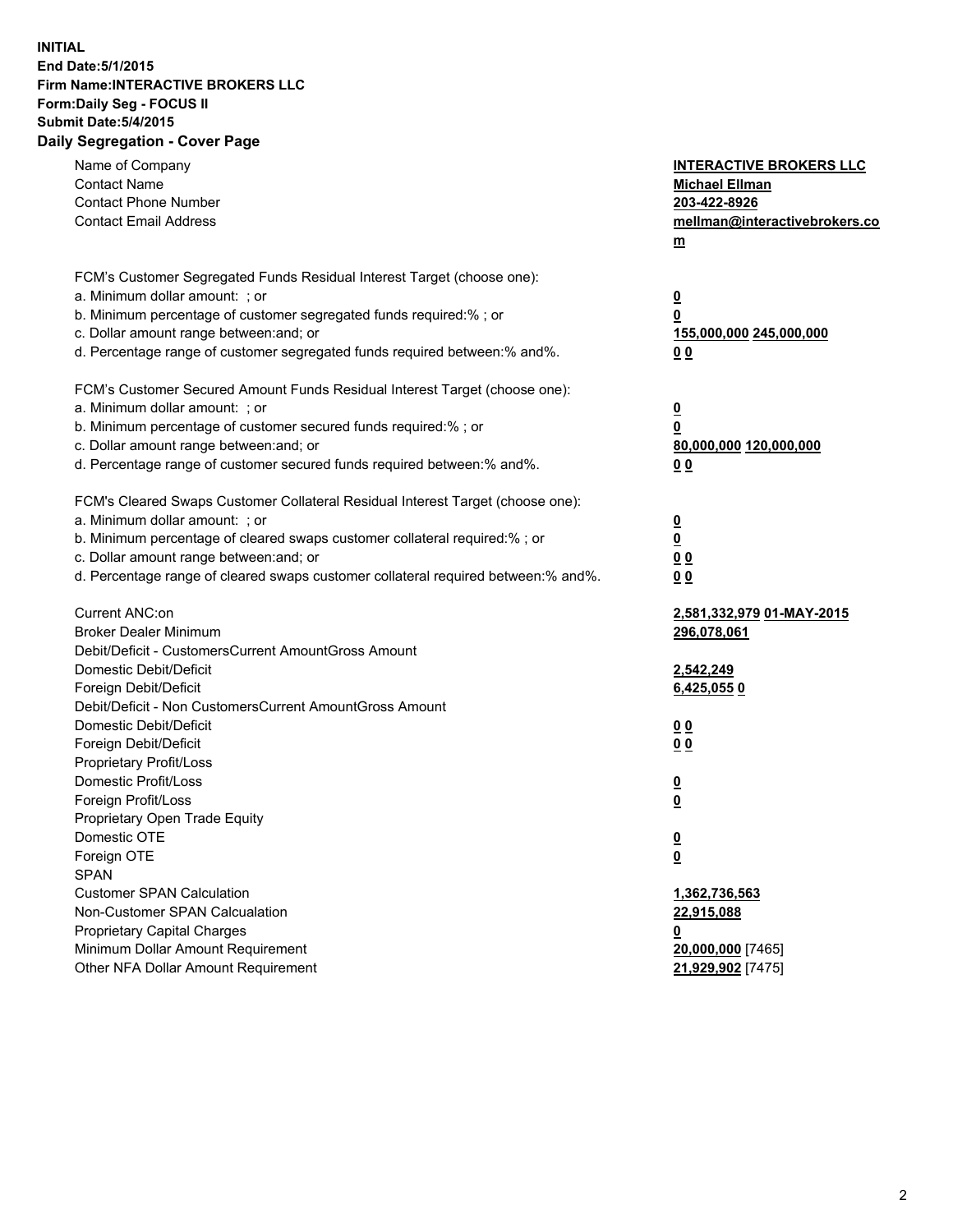## **INITIAL End Date:5/1/2015 Firm Name:INTERACTIVE BROKERS LLC Form:Daily Seg - FOCUS II Submit Date:5/4/2015 Daily Segregation - Secured Amounts**

|     | Foreign Futures and Foreign Options Secured Amounts                                         |                                                |
|-----|---------------------------------------------------------------------------------------------|------------------------------------------------|
|     | Amount required to be set aside pursuant to law, rule or regulation of a foreign            | $0$ [7305]                                     |
|     | government or a rule of a self-regulatory organization authorized thereunder                |                                                |
| 1.  | Net ledger balance - Foreign Futures and Foreign Option Trading - All Customers             |                                                |
|     | A. Cash                                                                                     | 532,398,738 [7315]                             |
|     | B. Securities (at market)                                                                   | $0$ [7317]                                     |
| 2.  | Net unrealized profit (loss) in open futures contracts traded on a foreign board of trade   | 9,348,790 [7325]                               |
| 3.  | Exchange traded options                                                                     |                                                |
|     | a. Market value of open option contracts purchased on a foreign board of trade              | 138,291 [7335]                                 |
|     | b. Market value of open contracts granted (sold) on a foreign board of trade                | -32,055 [7337]                                 |
| 4.  | Net equity (deficit) (add lines 1. 2. and 3.)                                               | 541,853,764 [7345]                             |
| 5.  | Account liquidating to a deficit and account with a debit balances - gross amount           | 6,425,055 [7351]                               |
|     | Less: amount offset by customer owned securities                                            | 0 [7352] 6,425,055 [7354]                      |
| 6.  | Amount required to be set aside as the secured amount - Net Liquidating Equity              | 548,278,819 [7355]                             |
|     | Method (add lines 4 and 5)                                                                  |                                                |
| 7.  | Greater of amount required to be set aside pursuant to foreign jurisdiction (above) or line | 548,278,819 [7360]                             |
|     | 6.                                                                                          |                                                |
|     | FUNDS DEPOSITED IN SEPARATE REGULATION 30.7 ACCOUNTS                                        |                                                |
| 1.  | Cash in banks                                                                               |                                                |
|     | A. Banks located in the United States                                                       | $0$ [7500]                                     |
|     |                                                                                             |                                                |
| 2.  | B. Other banks qualified under Regulation 30.7                                              | 0 [7520] 0 [7530]                              |
|     | Securities                                                                                  |                                                |
|     | A. In safekeeping with banks located in the United States                                   | 477,605,638 [7540]                             |
| 3.  | B. In safekeeping with other banks qualified under Regulation 30.7                          | 0 [7560] 477,605,638 [7570]                    |
|     | Equities with registered futures commission merchants                                       |                                                |
|     | A. Cash                                                                                     | $0$ [7580]                                     |
|     | <b>B.</b> Securities                                                                        | $0$ [7590]                                     |
|     | C. Unrealized gain (loss) on open futures contracts                                         | $0$ [7600]                                     |
|     | D. Value of long option contracts                                                           | $0$ [7610]                                     |
|     | E. Value of short option contracts                                                          | 0 [7615] 0 [7620]                              |
| 4.  | Amounts held by clearing organizations of foreign boards of trade                           |                                                |
|     | A. Cash                                                                                     | $0$ [7640]                                     |
|     | <b>B.</b> Securities                                                                        | $0$ [7650]                                     |
|     | C. Amount due to (from) clearing organization - daily variation                             | $0$ [7660]                                     |
|     | D. Value of long option contracts                                                           | $0$ [7670]                                     |
|     | E. Value of short option contracts                                                          | 0 [7675] 0 [7680]                              |
| 5.  | Amounts held by members of foreign boards of trade                                          |                                                |
|     | A. Cash                                                                                     | 185,837,272 [7700]                             |
|     | <b>B.</b> Securities                                                                        | $0$ [7710]                                     |
|     | C. Unrealized gain (loss) on open futures contracts                                         | 4,573,858 [7720]                               |
|     | D. Value of long option contracts                                                           | 138,299 [7730]                                 |
|     | E. Value of short option contracts                                                          | <mark>-32,055</mark> [7735] 190,517,374 [7740] |
| 6.  | Amounts with other depositories designated by a foreign board of trade                      | $0$ [7760]                                     |
| 7.  | Segregated funds on hand                                                                    | $0$ [7765]                                     |
| 8.  | Total funds in separate section 30.7 accounts                                               | 668,123,012 [7770]                             |
| 9.  | Excess (deficiency) Set Aside for Secured Amount (subtract line 7 Secured Statement         | 119,844,193 [7380]                             |
|     | Page 1 from Line 8)                                                                         |                                                |
| 10. | Management Target Amount for Excess funds in separate section 30.7 accounts                 | 80,000,000 [7780]                              |
| 11. | Excess (deficiency) funds in separate 30.7 accounts over (under) Management Target          | 39,844,193 [7785]                              |
|     |                                                                                             |                                                |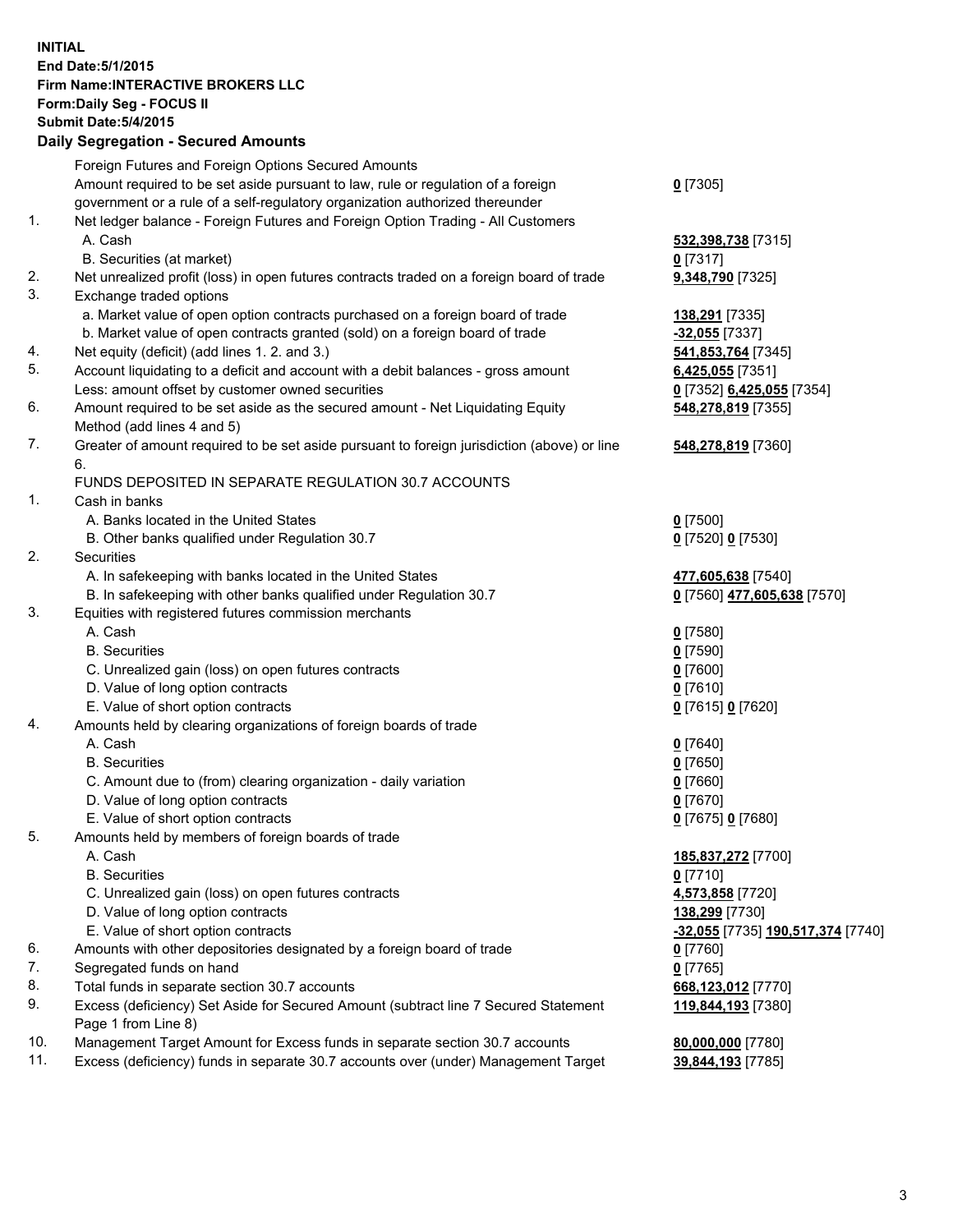**INITIAL End Date:5/1/2015 Firm Name:INTERACTIVE BROKERS LLC Form:Daily Seg - FOCUS II Submit Date:5/4/2015 Daily Segregation - Segregation Statement** SEGREGATION REQUIREMENTS(Section 4d(2) of the CEAct) 1. Net ledger balance A. Cash **2,588,064,476** [7010] B. Securities (at market) **0** [7020] 2. Net unrealized profit (loss) in open futures contracts traded on a contract market **-111,840,039** [7030] 3. Exchange traded options A. Add market value of open option contracts purchased on a contract market **118,449,359** [7032] B. Deduct market value of open option contracts granted (sold) on a contract market **-195,075,390** [7033] 4. Net equity (deficit) (add lines 1, 2 and 3) **2,399,598,406** [7040] 5. Accounts liquidating to a deficit and accounts with debit balances - gross amount **2,542,249** [7045] Less: amount offset by customer securities **0** [7047] **2,542,249** [7050] 6. Amount required to be segregated (add lines 4 and 5) **2,402,140,655** [7060] FUNDS IN SEGREGATED ACCOUNTS 7. Deposited in segregated funds bank accounts A. Cash **383,205,112** [7070] B. Securities representing investments of customers' funds (at market) **1,296,654,692** [7080] C. Securities held for particular customers or option customers in lieu of cash (at market) **0** [7090] 8. Margins on deposit with derivatives clearing organizations of contract markets A. Cash **12,773,706** [7100] B. Securities representing investments of customers' funds (at market) **114,438,540** [7110] C. Securities held for particular customers or option customers in lieu of cash (at market) **0** [7120] 9. Net settlement from (to) derivatives clearing organizations of contract markets **2,249,909** [7130] 10. Exchange traded options A. Value of open long option contracts **2,979,767** [7132] B. Value of open short option contracts **-5,790,368** [7133] 11. Net equities with other FCMs A. Net liquidating equity **-72,395,586** [7140] B. Securities representing investments of customers' funds (at market) **873,325,001** [7160] C. Securities held for particular customers or option customers in lieu of cash (at market) **0** [7170] 12. Segregated funds on hand **0** [7150] 13. Total amount in segregation (add lines 7 through 12) **2,607,440,773** [7180] 14. Excess (deficiency) funds in segregation (subtract line 6 from line 13) **205,300,118** [7190] 15. Management Target Amount for Excess funds in segregation **155,000,000** [7194]

16. Excess (deficiency) funds in segregation over (under) Management Target Amount Excess

**50,300,118** [7198]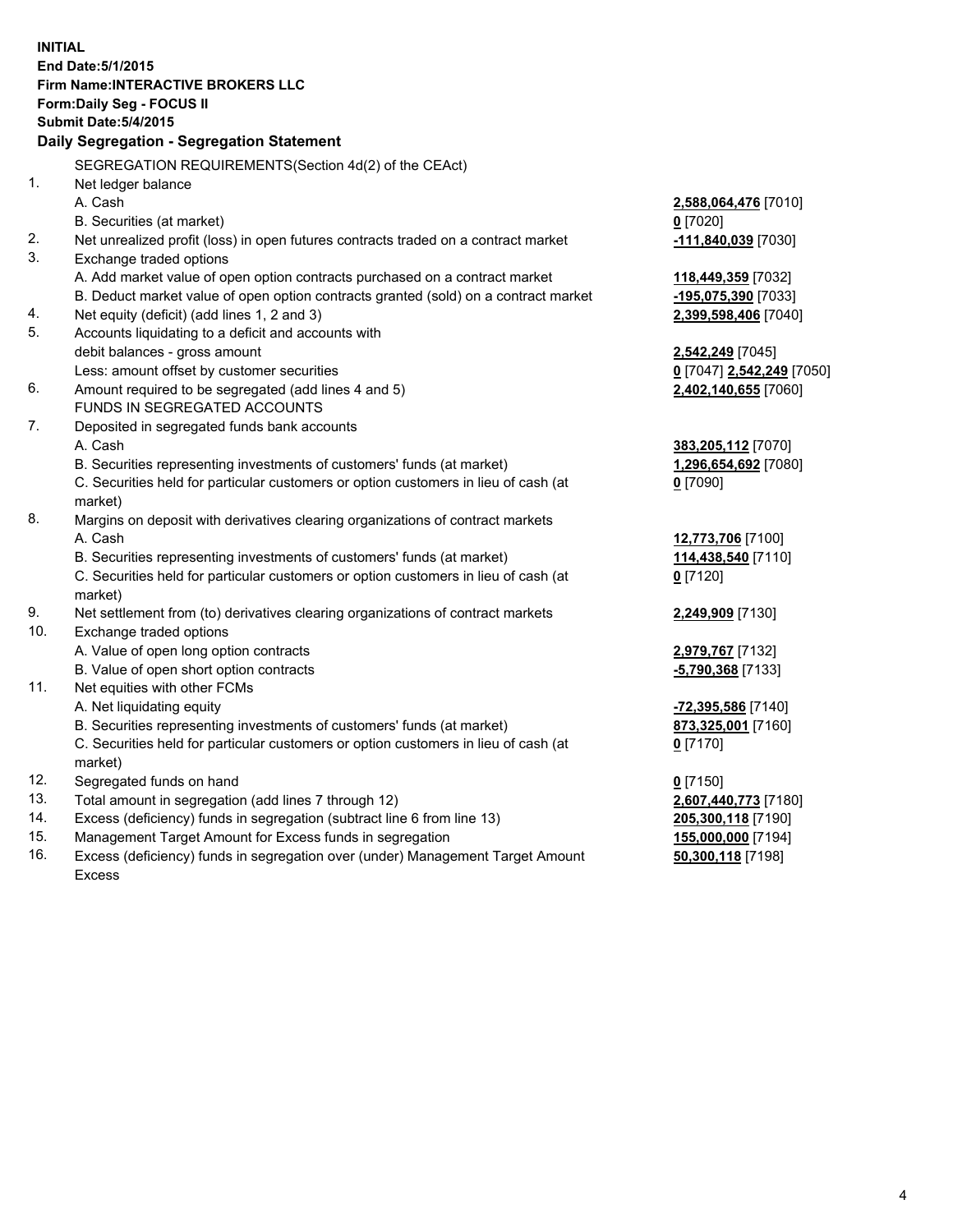## **INITIAL End Date:5/1/2015 Firm Name:INTERACTIVE BROKERS LLC Form:Daily Seg - FOCUS II Submit Date:5/4/2015 Daily Segregation - Supplemental**

| $\blacksquare$ | Total gross margin deficiencies - Segregated Funds Origin                              | 1,011,450 [9100] |  |
|----------------|----------------------------------------------------------------------------------------|------------------|--|
| $\sim$         | Total gross margin deficiencies - Secured Funds Origin                                 | 119,417 [9101]   |  |
| $\blacksquare$ | Total gross margin deficiencies - Cleared Swaps Customer Collateral Funds Origin       | $0$ [9102]       |  |
| $\blacksquare$ | Total gross margin deficiencies - Noncustomer and Proprietary Accounts Origin          | 0 [9103]         |  |
| $\blacksquare$ | Total number of accounts contributing to total gross margin deficiencies - Segregated  | 12 [9104]        |  |
|                | Funds Origin                                                                           |                  |  |
| $\blacksquare$ | Total number of accounts contributing to total gross margin deficiencies - Secured     | $10$ [9105]      |  |
|                | Funds Origin                                                                           |                  |  |
| ۰              | Total number of accounts contributing to the total gross margin deficiencies - Cleared | $0$ [9106]       |  |
|                | Swaps Customer Collateral Funds Origin                                                 |                  |  |
| $\blacksquare$ | Total number of accounts contributing to the total gross margin deficiencies -         | 0 [9107]         |  |
|                | Noncustomer and Proprietary Accounts Origin                                            |                  |  |
| $\blacksquare$ | Upload a copy of the firm's daily margin report the FCM uses to issue margin calls     |                  |  |
|                | which corresponds with the reporting date.                                             |                  |  |

05.01.2015 Commodity Margin Deficiency Report.xls